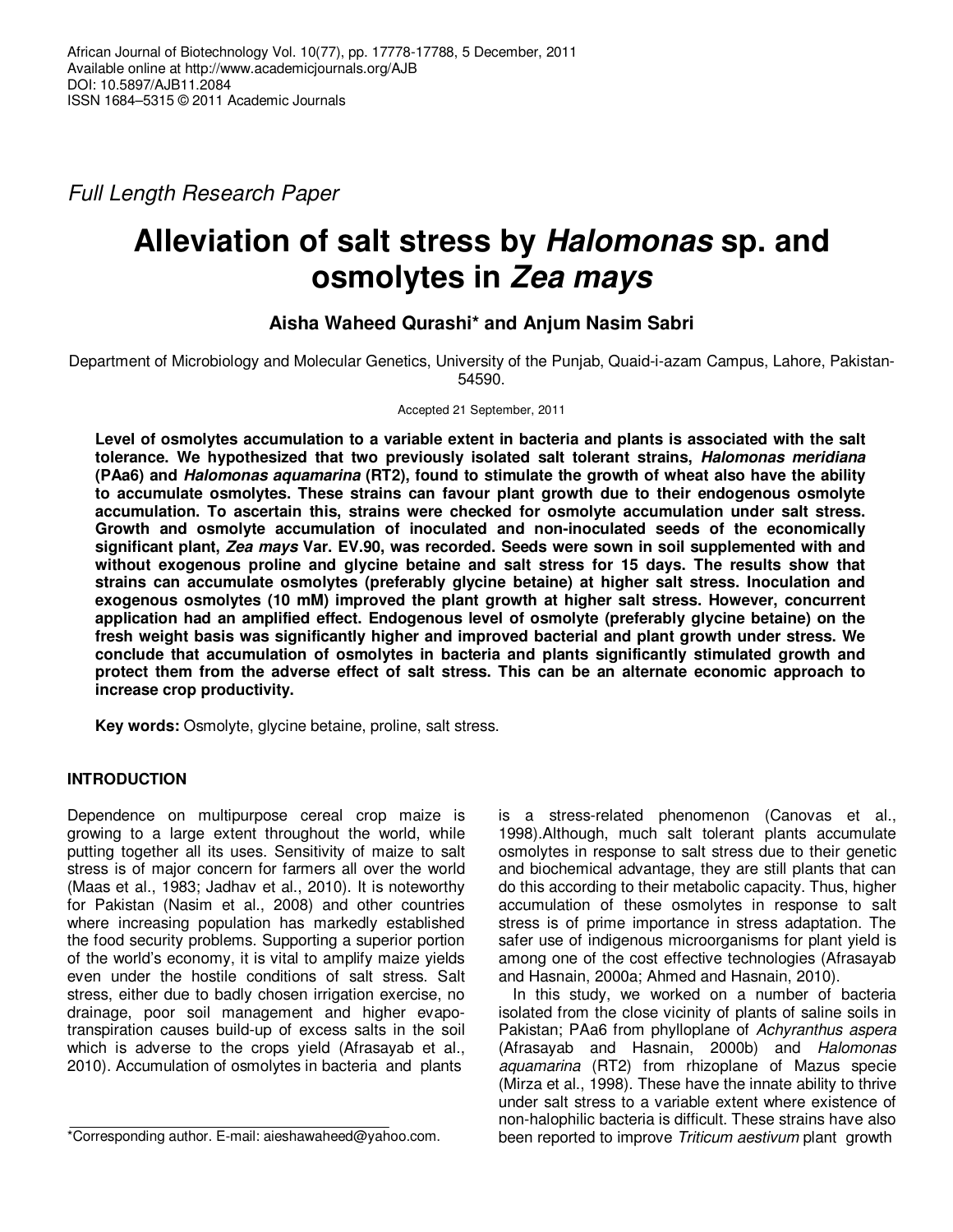by increasing their auxin, alkaline phosphatases, acid phosphatase and proteins content (Mirza et al., 1998; Afrasayab and Hasnain., 2000b; Mehr et al., 2002; Afrasayab et al., 2010; Ahmed and Hasnain, 2010). Increased endogenous accumulation of osmolytes (proline, glycine betaine, ectoine, hydroxyectoine, choline and other amino acids) provide a salt tolerance to organisms (Roberts, 2005). Role of compatible solutes to bacteria as well as to plants resulted in improving their stress resistance (Canovas et al., 1998; Roberts, 2005; Vyrides and Stuckey, 2009). Other reports also highlight the beneficial impact of microorganisms isolated from stressed soil on plant growth (Sadowsky, 2005; Hirsch, 2010; Karlidag et al., 2011). From previous studies, considerable successful attempts have been made to ameliorate soil salinity with exogenous osmolytes like proline and glycine betaine.

With the aim of taking any measure toward economic and sustainable agriculture, we used salt tolerant bacteria and checked the potential for plant growth promotion for present research work. In our work, we studied growth and endogenous osmolyte accumulation from plants and bacterial point of view. Moreover, the effect of bacterial inoculation on salt sensitive maize plants were also compared with plants treated with exogenously applied osmolytes and varying salt concentrations.

#### **MATERIALS AND METHODS**

#### **Growth conditions and osmolytes accumulation of bacterial strains**

Previously isolated and characterized bacterial strains H. meridiana (PAa6) (accession no. HQ256515) (Afrasayab and Hasnain, 2000b) and H. aquamarina (RT2) (accession no. HQ107978) (Mirza et al., 1998), were used for the current study. Strains were maintained routinely in LB agar (Gerhardt et al., 1994) supplemented with 0.5 M NaCl.

To study the effect of different NaCl concentrations (0.5, 1, 1.5, 2 and 2.5 M) on the growth and osmolyte accumulation of bacterial strains, 10 ml LB (Gerhardt et al., 1994) and M9 broth (Kahn et al., 1979) added with respective molar concentrations of NaCl were poured in test tubes and autoclaved. 24-h old bacterial suspension (absorbance adjusted 0.3 A at 600 nm; 10 $^8$  ml<sup>-1</sup> CFUs) was inoculated in each test tube containing L broth and M9 media. One test tube in each case was used as a control. All the test tubes were incubated at 37°C for 24 h at 150 rpm on the shaker (orbital incubator Model I-4000 serial number 104 A IRMECO GmbH, Goesthacht/Germany) at pH 8.0. After 24 h incubation, bacterial growth was recorded by measuring absorbance  $(OD_{600})$  using the spectro-photometer (Model S-300 DL, R & M marketing, and England).

Also, bacterial cells were harvested from cultures after 24 h by centrifugation (2000 rpm for 5 min), weighed and suspended in 1 ml sterile distilled water. Cells were used for determination of endogenous proline following the method of Tonon et al. (2004). The level of endogenous glycine betaine and choline was determined following the method of Grieve and Grattan (1983). Calibration of proline and glycine betaine was made using reference L-proline and glycine betaine, respectively. The experiments were carried out with three replicates and mean and standard errors of means were calculated. In all the Figures, the values are represented with standard errors of the means.

#### **Inoculation of plants, harvesting and biochemical analysis**

For inoculum preparation, bacterial strains were incubated overnight (0.5 M NaCl stress, pH and temperature 37°C) at 150 rpm shaker in LB medium. Overnight cultures were centrifuged and bacterial pellet was suspended in sterile water. Optical density of this suspension was measured on spectrophotometer at 600 nm. To ensure the equal cell population of each bacterial strain, optical density of the suspension was adjusted to 10 $^8$  cells ml<sup>-1</sup>. Healthy and certified seeds of Zea mays Var. EV-90 were obtained from Punjab Seed Corporation, Lahore. Pakistan and used in experiments. Seeds were disinfected with 0.1% HgCl<sub>2</sub> solution for 10 minutes and followed by five to six times rinsing with sterile water to remove all traces of HgCl<sub>2</sub> completely. After surface sterilezation, seeds were inoculated with 10 ml of bacterial suspension for 30 minutes. Uninoculated seeds were sown as control treatments. For control, seeds were soaked in sterile water of same volume and for the same period of time in disposable sterile plastic pots filled with 120 g sieved and sterilized garden soil with 95% water- holding capacity.

After seed were sown, equal volume of salt solution was added to each pot so that the final concentrations of the NaCl in the pots were 50, 100 and 200 mM per gram weight of soil. Pots without any salt solution (0 mM NaCl) were treated as control. Similarly, filter sterilized solutions of proline and glycine betaine were added to each pot making the final concentrations 10 mM per gram weight of soil. To prevent fluctuations in salt concen-trations of soil, pots were watered with care so that salt or soil was not drained out of the pot. Seeds were allowed to germinate in the dark in a growth chamber at 28  $\pm$  30 °C for three days, and germination was recorded daily. After seed germination, pots were transferred to light intensity of 10 Klux, photoperiod of 16-h light/dark and temperature  $37^{\circ}C \pm 1$ . The seedlings were harvested after 15 days and different growth parameters including germination, shoot length, root length, fresh weight, dry weight and Chlorophyll (a, b and carotenoid content) were recorded. Endogenous proline from harvested plants was determined following Tonon et al. (2004); endogenous glycine betaine and choline were determined following Grieve and Grattan (1983), while chlorophyll a, b and carotenoid contents of the plants were determined following Lichtenthaler and Wellburn (1983). The experiment was carried out in three replicates. Mean and standard errors of means were calculated, and the difference between the means was tested using the least significant difference test  $(p<0.05)$ .

#### **RESULTS**

#### **Determination of osmolyte accumulation in bacterial strains**

The effect of varying concentrations of NaCl on the growth of the bacterial strains was recorded. With increasing salt concentrations, decrease in bacterial growth was observed. Growth was comparatively better in LB as compared to M9 medium (Figure 1). Optimum growth of strain H. meridiana (PAa6) and H. aquamarina (RT2) was observed at 0.5 M NaCl stress after which growth decreased for both strains in LB and M9 media, respectively. Although, both strains of H. meridiana (PAa6) and H. aquamarina (RT2) showed a comparable growth profile in LB and M9 media, however, growth was comparatively less in M9 media compared to LB (Figure 1). Unlike growth pattern, cellular osmolyte accumulation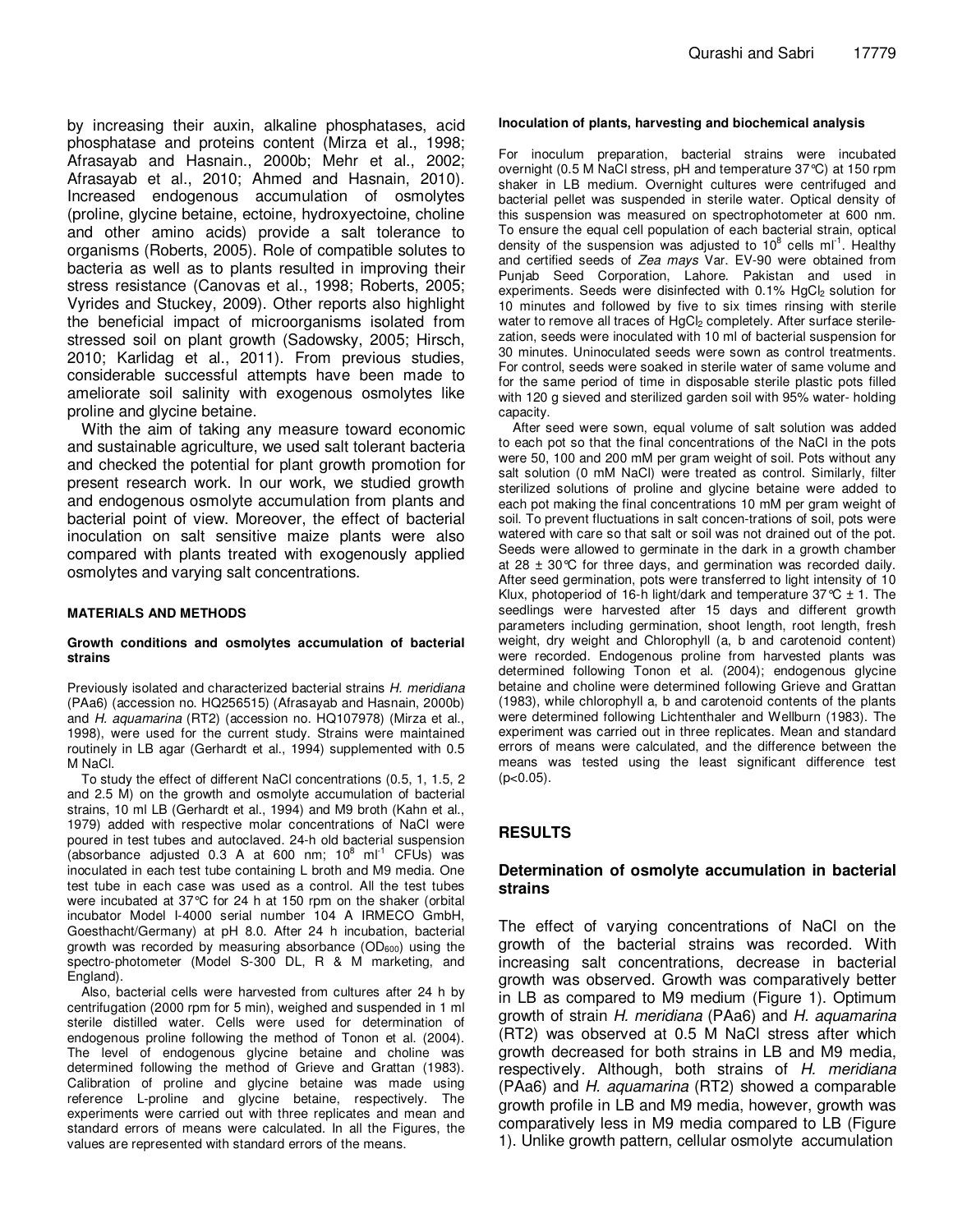

Figure 1. Effect of varying NaCl concentrations (M) on bacterial growth in LB and M9 media.



**Figure 2.** Effect of varying NaCl concentrations (M) on endogenous proline (µgg<sup>-1</sup>fresh weight of bacterial strains) accumulation in LB and M9 media.



**Figure 3.** Effect of varying NaCl concentrations (M) on endogenous glycine betaine (µgg<sup>-1</sup>fresh weight of bacterial strains) accumulation in LB and M9 media.

on the fresh weight basis tends to increase at increasing salt stress. However, in general, accumulation of choline (Figure 4) was less as compared to proline (Figure 2) and glycine betaine (Figure 3) osmolytes. At 0 mM salt stress, accumulation of osmolytes was lower (Figures 2 to 4). H. meridiana (PAa6) was found to be more efficient in

accumulating both osmolytes than H. aquamarina (RT2) strain. Accumulations of glycine betaine (Figure 3) were higher in  $H$ . aquamarina (RT2) at 0 and 0.5 M NaCl supplemented media. Maximum choline accumulation was observed at 1.5 M to 2.5 M NaCl stress in LB medium.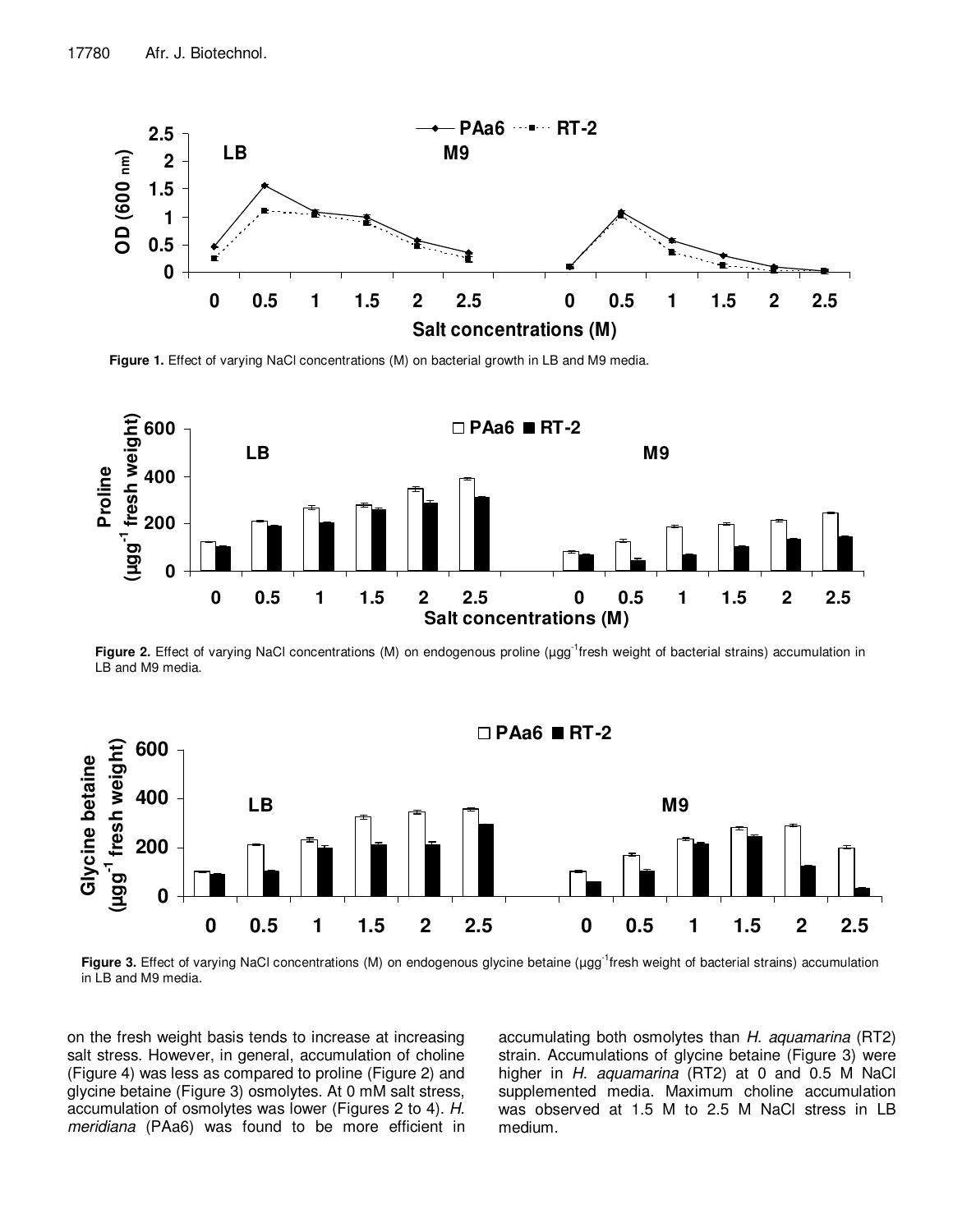

**Figure 4.** Effect of varying NaCl concentrations (M) on endogenous choline (µgg<sup>-1</sup>fresh weight of bacterial strains) accumulation in LB and M9 media.

Table 1. Effect of varying NaCl concentrations (mM) and exogenously applied osmolytes (proline 10 mM and glycine betaine 10 mM) on germination (%) of Zea mays Var. EV.90.

|                   |                                     |             |                         |             |               |               | Germination (%)                             |               |               |               |                                                     |               |  |
|-------------------|-------------------------------------|-------------|-------------------------|-------------|---------------|---------------|---------------------------------------------|---------------|---------------|---------------|-----------------------------------------------------|---------------|--|
| <b>Treatment</b>  |                                     |             | Salt concentration (mM) |             |               |               | Salt concentration ( $mM$ ) + 10 mM proline |               |               |               | Salt concentration ( $mM$ ) + 10 mM glycine betaine |               |  |
|                   | 0                                   | 50          | 100                     | 200         | 0             | 50            | 100                                         | 200           |               | 50            | 100                                                 | 200           |  |
| Control           | $100 \pm 1.23$                      | $34 \pm 13$ | $28 \pm 12$             | $17 \pm 9$  | $75 \pm 0.89$ | $85 \pm 1.33$ | $65 \pm 1.32$                               | $65 \pm 0.99$ | $65 \pm 0.98$ | $55 \pm 1.11$ | $55 \pm 2.22$                                       | $45 \pm 1.29$ |  |
| PAa6              | $100 \pm 1.23$                      | 78 ± 15     | $56.09 \pm 23$          | $53 \pm 14$ | $75 \pm 1.99$ | $85 \pm 1.45$ | $90 \pm 2.33$                               | $75 \pm 1.24$ | $85 \pm 0.98$ | $75 \pm 2.22$ | $75 \pm 2.53$                                       | $60 \pm 1.34$ |  |
| $RT-2$            | $100 \pm 2.23$                      | $56 \pm 20$ | $48.56 \pm 23$          | $47 \pm 12$ | $65 \pm 1.23$ | $65 \pm 2.30$ | $40 \pm 2.43$                               | $55 \pm 1.45$ | $75 \pm 1.23$ | $65 \pm 1.23$ | $45 \pm 2.33$                                       | $59 \pm 1.92$ |  |
| LSD at $p = 0.05$ |                                     |             |                         |             |               |               |                                             |               |               |               |                                                     |               |  |
|                   | Between strains 35.58 12.13 16.32   |             |                         |             |               |               |                                             |               |               |               |                                                     |               |  |
|                   | Between treatments 30.81 8.57 11.54 |             |                         |             |               |               |                                             |               |               |               |                                                     |               |  |

#### **Effect of bacterial inoculation on growth parameters of Zea. mays seedlings**

Severe reduction in germination of seedlings (Table 1) at NaCl stress was observed especially at 200 mM NaCl (83%) as compared to non inoculated control plants grown without NaCl stress. However, noteworthy increase (211 %) was observed with H. meridiana (PAa6) and H. aquamarina (RT2) (176%) at 200 mM NaCl stress. Exogenous application of 10 mM proline and 10 mM glycine betaine also improved seed germination. However, bacterial inoculation along with exogenous osmolytes significantly increased the germination. However, addition of proline with bacterial inoculation H. aquamarina (RT2) reduced the germination with and without salt stress compared to non-inoculated controls. Salt stress resulted in the maximum reduction in shoot length (33%) and root length (38%) at 200 mM NaCl stress, respectively over noninoculated plants at 0 mM NaCl stress. Bacterial inoculation caused an increment (58.3 with PAa6 and 17% with RT2) in shoot length (Table 2) at no salt

stress. Both strains H. meridiana (PAa6) and H. aquamarina (RT2) showed maximum 40% increment at 50 mM NaCl stress. Similar response was seen in case of root length (Table 3); strain

H. meridiana (PAa6) showed 46% increment, while H. aquamarina (RT2) showed 39% increment at 0 mM NaCl stress. Exogenous application of glycine betaine improved root length compared to exogenous proline. Root length also increased (87%) with exogenous proline and (137%) with glycine betaine at 200 mM salt stress compared to non-osmolyte supplemented control plants. With the combination of exogenous osmolytes and bacterial strains, the effect of glycine betaine was slightly higher than proline. Addition of proline resulted in 30% and 19% increase in shoot length with H. meridiana (PAa6) and H. aquamarina (RT2) strain,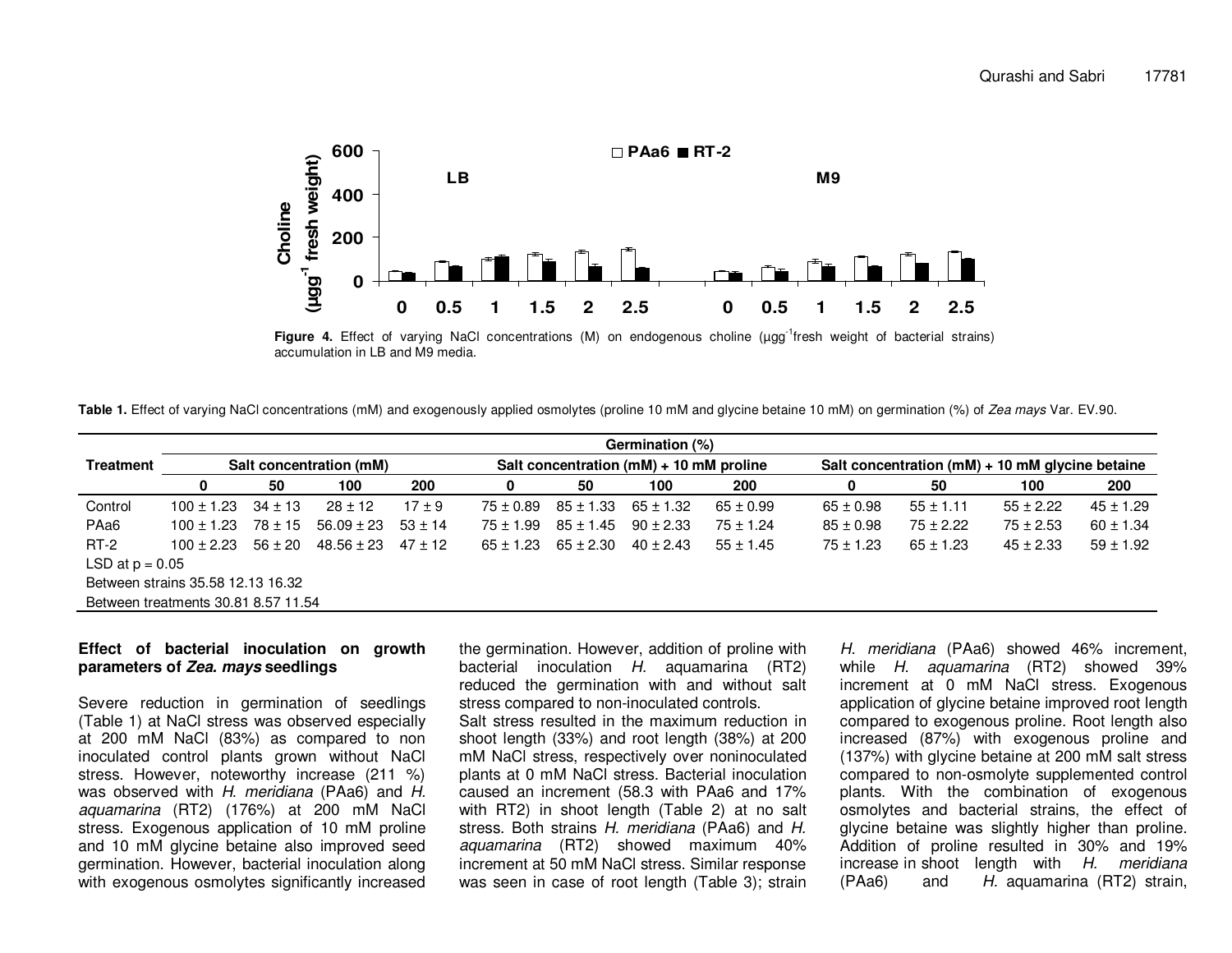|                                     |                                  |                         |               |                 |               |                                             | Shoot length (cm) |                 |               |                                                     |                 |                 |
|-------------------------------------|----------------------------------|-------------------------|---------------|-----------------|---------------|---------------------------------------------|-------------------|-----------------|---------------|-----------------------------------------------------|-----------------|-----------------|
| <b>Treatment</b>                    |                                  | Salt concentration (mM) |               |                 |               | Salt concentration ( $mM$ ) + 10 mM proline |                   |                 |               | Salt concentration ( $mM$ ) + 10 mM glycine betaine |                 |                 |
|                                     | 0                                | 50                      | 100           | 200             | 0             | 50                                          | 100               | 200             | 0             | 50                                                  | 100             | 200             |
| Control                             | $12 \pm 0.45$                    | $10 \pm 0.78$           | $8 \pm 0.89$  | $8 + 0.89$      | $10 \pm 0.89$ | $14.4 \pm 0.45$                             | $13 \pm 0.79$     | $10 \pm 0.56$   | $18 \pm 0.67$ | $16 \pm 0.68$                                       | $15 \pm 1.89$   | $15 \pm 3.89$   |
| PAa <sub>6</sub>                    | $19 \pm 0.89$                    | $14 \pm 0.98$           | $12 \pm 0.89$ | $10 \pm 0.89$   | $20 \pm 0.63$ | $18 \pm 0.56$                               | $14 \pm 0.34$     | $13 \pm 0.89$   | $25 \pm 0.56$ | $23.5 \pm 0.89$                                     | $20 \pm 2.0$    | $18.5 \pm 2.09$ |
| $RT-2$                              | $14 \pm 0.88$                    | $14 \pm 0.34$           | $11 \pm 1.09$ | $10.9 \pm 0.98$ | $22 \pm 0.34$ | $17 \pm 0.23$                               | $15 \pm 0.34$     | $11.9 \pm 0.45$ | $21 \pm 0.49$ | $19.12 \pm 0.78$                                    | $16.5 \pm 1.79$ | $13.5 \pm 2.23$ |
| LSD at $p = 0.05$                   |                                  |                         |               |                 |               |                                             |                   |                 |               |                                                     |                 |                 |
|                                     | Between strains 2.046 3.86 1.738 |                         |               |                 |               |                                             |                   |                 |               |                                                     |                 |                 |
| Between treatments 1.772 3.35 1.505 |                                  |                         |               |                 |               |                                             |                   |                 |               |                                                     |                 |                 |

**Table 2.** Effect of varying NaCl concentrations (mM) and exogenously applied osmolytes (proline 10 mM and glycine betaine 10 mM) on Shoot length (cm) of Z. mays Var. EV.90.

Table 3. Effect of varying NaCl concentrations (mM) and exogenously applied osmolytes (proline 10 mM and glycine betaine 10 mM) on root length (cm) of Z. mays Var. EV90.

|                                 | Root length (cm)                     |               |                         |              |               |                                             |               |               |               |                                                     |               |               |  |  |
|---------------------------------|--------------------------------------|---------------|-------------------------|--------------|---------------|---------------------------------------------|---------------|---------------|---------------|-----------------------------------------------------|---------------|---------------|--|--|
| Treatment                       |                                      |               | Salt concentration (mM) |              |               | Salt concentration ( $mM$ ) + 10 mM proline |               |               |               | Salt concentration ( $mM$ ) + 10 mM glycine betaine |               |               |  |  |
|                                 | 0                                    | 50            | 100                     | 200          | 0             | 50                                          | 100           | 200           | 0             | 50                                                  | 100           | 200           |  |  |
| Control                         | $13 \pm 0.89$                        | $12 \pm 0.34$ | $8 \pm 0.78$            | $8 \pm 1.09$ | $22 \pm 0.34$ | $19 \pm 0.78$                               | $19 \pm 0.65$ | $15 \pm 0.99$ | $26 \pm 0.76$ | $23 \pm 0.67$                                       | $21 \pm 0.29$ | $19 \pm 0.57$ |  |  |
| PAa <sub>6</sub>                | $19 \pm 0.82$                        | $14 \pm 0.24$ | $13 \pm 0.79$           | $11 + 0.59$  | $25 \pm 0.32$ | $21 \pm 0.34$                               | $18 \pm 0.56$ | $16 \pm 0.34$ | $29 \pm 0.68$ | $25 \pm 0.54$                                       | $28 \pm 0.38$ | $25 \pm 0.78$ |  |  |
| RT-2d                           | $18 + 0.56$                          | $13 \pm 0.89$ | $10 \pm 1.67$           | $9 \pm 0.78$ | $21 + 0.89$   | $21 \pm 0.89$                               | $20 \pm 0.89$ | $18 + 0.79$   | $26 \pm 0.98$ | $23.5 \pm 0.59$                                     | $29 \pm 0.56$ | $20 \pm 2.39$ |  |  |
| LSD at $p = 0.05$               |                                      |               |                         |              |               |                                             |               |               |               |                                                     |               |               |  |  |
| Between strains 2.059 6.35 2.22 |                                      |               |                         |              |               |                                             |               |               |               |                                                     |               |               |  |  |
|                                 | Between treatments 1.786 5.506 1.928 |               |                         |              |               |                                             |               |               |               |                                                     |               |               |  |  |

respectively at 200 mM NaCl stress, compared to non-inoculated control plants grown at same treatment. Combination of strain H. meridiana (PAa6) and exogenously applied glycine betaine also increased the root length by 33% at 100 mM and 31.5% at 200 mM NaCl compared to noninoculated control plants.

 In addition, maximum reduction (96 %) in fresh weight (Table 4) was observed at 200 mM NaCl stress compared to control plant. However, both strains improved fresh and dry weight (Table 5) over noninoculated control plants at same stress. Strain H. meridiana (PAa6) showed 144% increase and strain H. aquamarina (RT2) showed

77.7% increase in fresh weight, over respective non-inoculated control plants at 0 mM salt stress. Both strains H. meridiana (PAa6) and H. aquamarina (RT2) showed upper limit increment in fresh weight (1100 and 1111%) and dry weight (261% and 206%) at 200 mM NaCl stress, respectively. Bacterial inoculation and exogenously applied osmolytes showed maximum increase in fresh weight and dry weight of plant at 100 mM NaCl stress. Exogenously applied glycine betaine showed significant increase in the dry weight values at 200 mM NaCl stress.

 Furthermore, salt stress improved the plant growth by improving chlorophyll contents of plants (Table 6). Salt stress resulted in 40% increase at 50 mM NaCl, and 33 and 33% reduction in Chlorophyll a contents at 100 and 200 mM NaCl stress, respectively over noninoculated plants at 0 mM NaCl stress. Similarly, 18%, 49% and 69% reduction at 50, 100 and 200 mM NaCl stress in chlorophyll b contents (Table 7) was recorded over noninoculated plants at 0 mM NaCl stress. Carotenoid contents (Table 8) increased 0.47 at 50 mM and 43.5% at 100 mM, respectively over noninoculated plants at 0 mM NaCl stress. No change was however observed for chlorophyll b contents of inoculated plants at 200 mM NaCl stress. Inoculation of Halomonas meridiana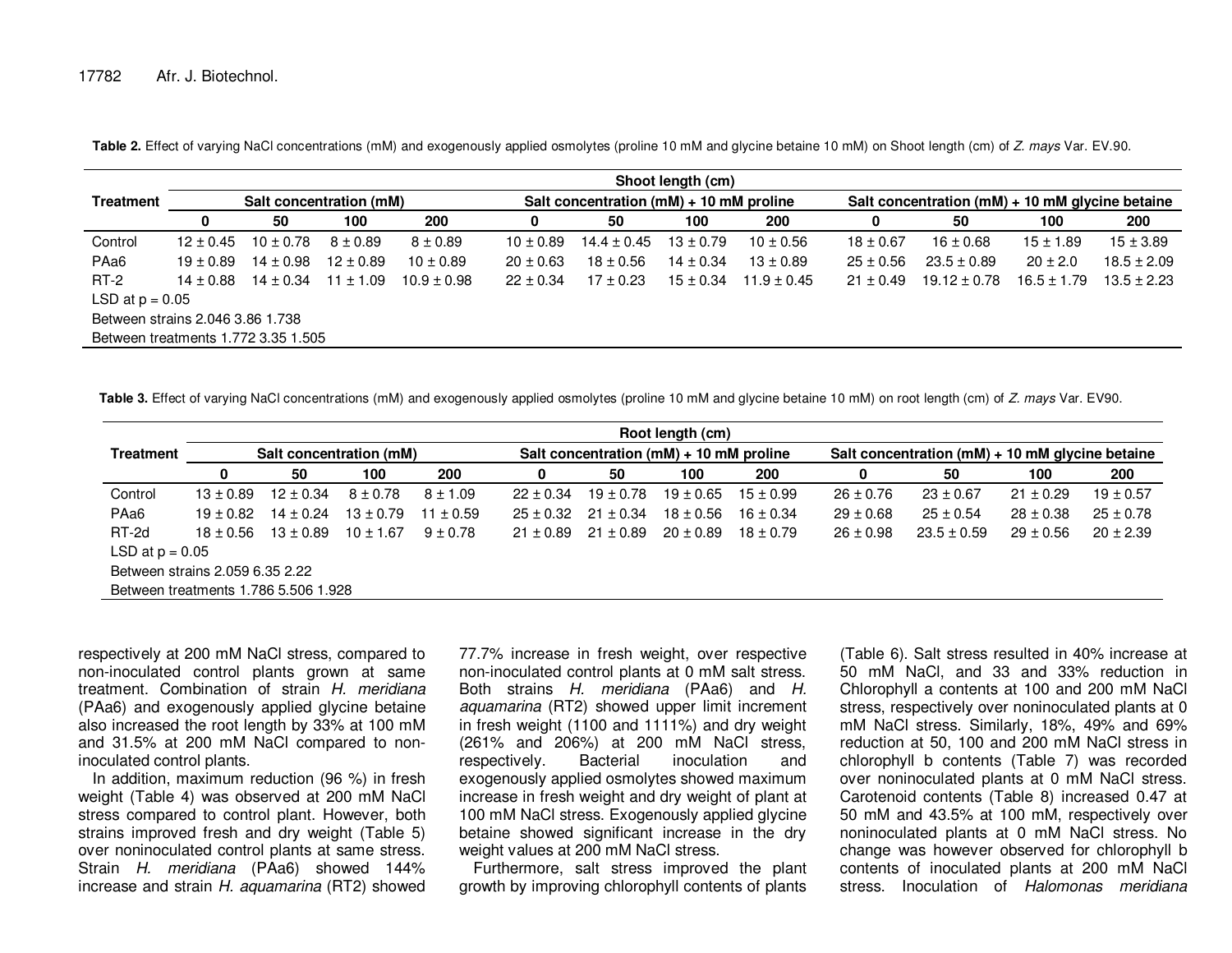|                                    |              |                |                         |                 |                |                | Fresh weight (g)                            |                |                                                     |                |                |                |
|------------------------------------|--------------|----------------|-------------------------|-----------------|----------------|----------------|---------------------------------------------|----------------|-----------------------------------------------------|----------------|----------------|----------------|
| <b>Treatment</b>                   |              |                | Salt concentration (mM) |                 |                |                | Salt concentration ( $mM$ ) + 10 mM proline |                | Salt concentration ( $mM$ ) + 10 mM glycine betaine |                |                |                |
|                                    | 0            | 50             | 100                     | 200             | 0              | 50             | 100                                         | 200            | 0                                                   | 50             | 100            | 200            |
| Control                            | $2.7 + 0.12$ | $1.8 \pm 0.09$ | $1.8 \pm 0.12$          | $0.09 \pm 0.01$ | $3.8 + 0.56$   | $2.8 \pm 0.19$ | $1.9 \pm 0.89$                              | $1.5 \pm 0.89$ | $4.6 \pm 0.67$                                      | $3.6 \pm 0.89$ | $2.5 \pm 0.89$ | $2.0 \pm 1.89$ |
| PAa6                               | $6.6 + 0.15$ | $5.0 \pm 0.12$ | $3.8 \pm 0.12$          | $1.08 \pm 0.02$ | $6.9 \pm 0.65$ | $4.5 \pm 0.52$ | $4.5\pm0.56$                                | $2.9 \pm 0.56$ | $10.9 \pm 2.09$                                     | $7.1 \pm 0.22$ | $6.3 \pm 1.89$ | $4.5 \pm 0.89$ |
| $RT-2$                             | $4.8 + 0.89$ | $2.8 \pm 0.23$ | $2.0 \pm 0.09$          | $1.09 \pm 0.09$ | $4.5 \pm 0.19$ | $3.5 \pm 0.83$ | $2.0 \pm 0.56$ $2.5 \pm 0.34$               |                | $10.9 \pm 1.98$                                     | $5.4 \pm 0.67$ | $5.4 \pm 3.78$ | $3.9 \pm 0.67$ |
| LSD at $p=0.05$                    |              |                |                         |                 |                |                |                                             |                |                                                     |                |                |                |
| Between strains 3.10 0.995 1.34    |              |                |                         |                 |                |                |                                             |                |                                                     |                |                |                |
| Between treatments 2.68 0.703 0.94 |              |                |                         |                 |                |                |                                             |                |                                                     |                |                |                |

Table 4. Effect of varying NaCl concentrations (mM) and exogenously applied osmolytes (proline 10 mM and glycine betaine 10 mM) on fresh weight (g) of Z. mays Var. EV90.

**Table 5.** Effect of varying NaCl concentrations (mM) and exogenously applied osmolytes (proline 10 mM and glycine betaine 10 mM) on dry weight (g) of Z. mays Var. EV90.

|                   |                                      | Dry weight (g) |                         |                 |                |                |                                            |                                               |                 |                 |                                                    |                                 |  |  |
|-------------------|--------------------------------------|----------------|-------------------------|-----------------|----------------|----------------|--------------------------------------------|-----------------------------------------------|-----------------|-----------------|----------------------------------------------------|---------------------------------|--|--|
| <b>Treatment</b>  |                                      |                | Salt concentration (mM) |                 |                |                | Salt concentration (mM)<br>+ 10 mM proline |                                               |                 |                 | Salt concentration (mM)<br>+ 10 mM glycine betaine |                                 |  |  |
|                   | 0                                    | 50             | 100                     | 200             |                | 50             | 100                                        | 200                                           |                 | 50              | 100                                                | 200                             |  |  |
| Control           | $0.14 \pm 0.09$                      | $0.2 \pm 0.01$ | $0.27 \pm 0.01$         | $0.34 \pm 0.03$ | $0.32 \pm 0.1$ | $0.29 \pm 0.1$ | $0.18 \pm 0.1$                             | $0.13 \pm 0.02$                               | $0.29 \pm 0.07$ | $0.19 \pm 0.09$ | $0.12 \pm 0.09$                                    | $0.09 \pm 0.09$                 |  |  |
| PAa <sub>6</sub>  | $0.8 \pm 0.09$                       | $0.9 \pm 0.04$ | $1.06 \pm 0.1$          | $1.23 \pm 0.09$ | $1.2 \pm 0.15$ | $0.65 \pm 0.1$ | $0.49 \pm 0.5$                             | $0.2 \pm 0.06$                                | $0.98 \pm 2.0$  | $0.29 \pm 0.02$ | $0.25 \pm 0.09$                                    | $0.10 \pm 0.01$                 |  |  |
| $RT-2$            | $0.7 + 0.01$                         | $0.8 \pm 0.09$ | $1.09 \pm 0.2$          | $1.04 \pm 0.23$ | $0.9 + 0.19$   |                |                                            | $0.45 \pm 0.2$ $0.29 \pm 0.5$ $0.19 \pm 0.04$ | $0.65 \pm 1.9$  | $0.23 \pm 0.07$ |                                                    | $0.19 \pm 0.08$ $0.19 \pm 0.01$ |  |  |
| LSD at $p = 0.05$ |                                      |                |                         |                 |                |                |                                            |                                               |                 |                 |                                                    |                                 |  |  |
|                   | Between strains 3.10 0.518 0.274     |                |                         |                 |                |                |                                            |                                               |                 |                 |                                                    |                                 |  |  |
|                   | Between treatments 2.68 0.4488 0.237 |                |                         |                 |                |                |                                            |                                               |                 |                 |                                                    |                                 |  |  |

(PAa6) caused 97.5%, 48 %, 122 % and 75 % increase in chlorophyll a, 143 %, 200 %, 196 % and 300 % increase in chlorophyll b, while 143 %, 90.4%, 33% and 50% increase in carotenoid contents at 0, 50, 100 and 200 mM NaCl stress, respectively.

 Inoculation of H. aquamarina (RT2) caused 97.5%, 48.2%, 122.5% and 50% increase in chlorophyll a contents while 22.4, 62.5, 100 and 229% increase in chlorophyll b contents at 0, 50, 100 and 200 mM NaCl stress, respectively over noninoculated plants. While 33.9 and 47.6% increase in carotenoid contents at 0 and 50 mM NaCl stress, and 6% and 40% reduction in

carotenoid content was observed in noninoculated plants at 100 and 200 mM NaCl stress, respectively. Application of exogenous glycine betaine (10 mM) also increased 125% chlorophyll a at 100 mM NaCl stress while 433% increase in chlorophyll b was recorded as compared to control at 200 mM NaCl stress. Combination of seed inoculation with exogenously applied osmolytes increased both chlorophyll a and b contents.

 Level of endogenous osmolytes accumulation was increased by (178% and 123%) with a combination of bacterial strain Halomonas meridiana (PAa6) and Halomonas aquamarina

(RT2), respectively and exogenous osmolytes at 200 mM NaCl stress.

 Endogenous accumulation of proline (Table 9), glycine betaine (Table 10) and choline (Table 11) in seedlings were also found to be affected by bacterial inoculation. Increment in proline and glycine betaine accumulation was observed at increasing salt stress in non-inoculated control plants. However, this accumulation was further stimulated in inoculated plants. In non-inoculated plants (134%) maximum increase in proline and boost (286%) in glycine betaine at 200 mM NaCl was observed. Inocu-lation of strain H. meridiana (PAa6) caused maximum (156%) increase at 200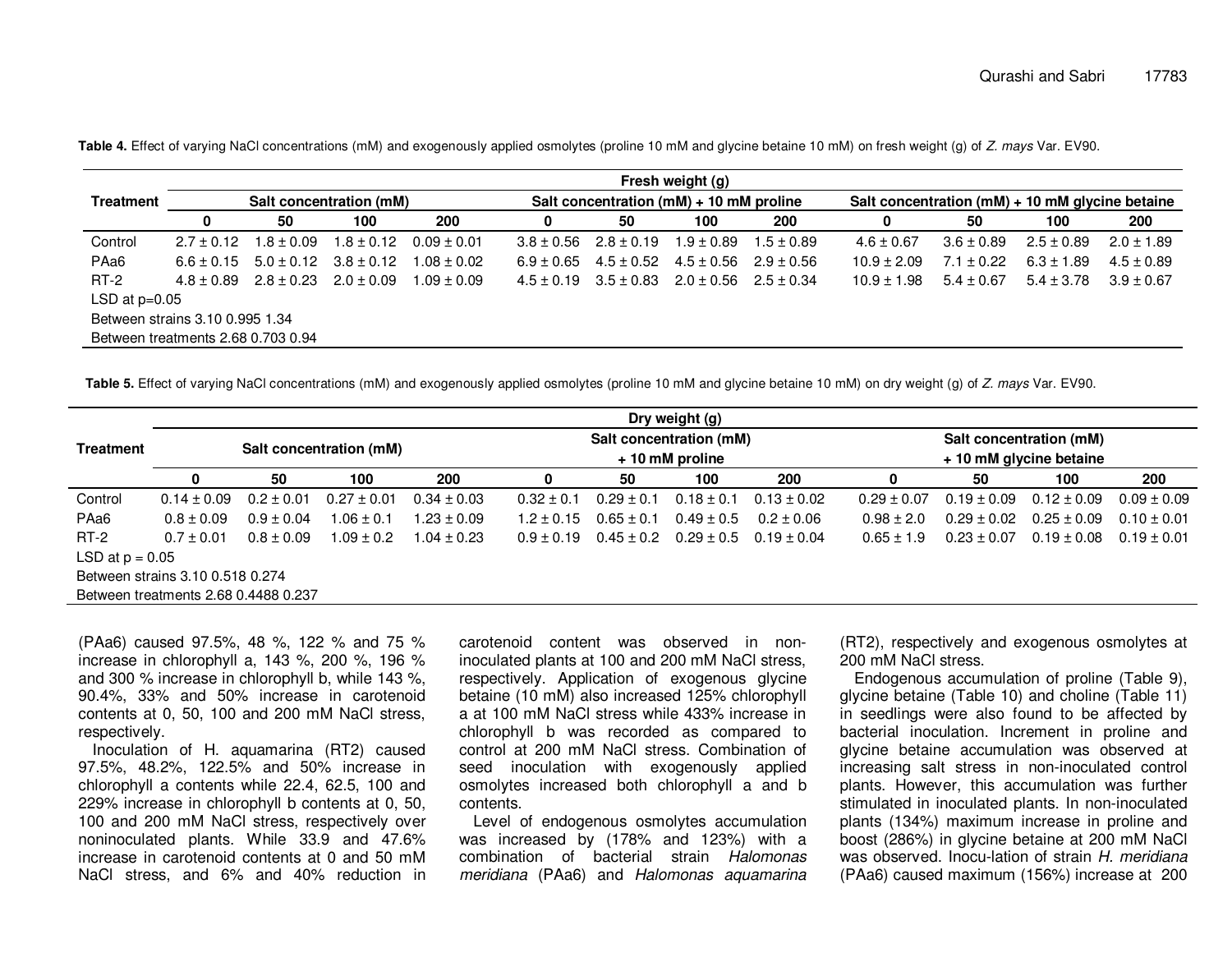Table 6. Effect of varying NaCl concentrations (mM) and exogenously applied osmolytes (proline 10 mM and glycine betaine 10 mM) on Chlorophyll "a" (µg/g fresh weight) of Z. mays Var. EV90.

|                                  |                                    |                         |                |               |               | Chlorophyll "a" (µg/g fresh weight)         |               |               |               |               |                                                     |               |
|----------------------------------|------------------------------------|-------------------------|----------------|---------------|---------------|---------------------------------------------|---------------|---------------|---------------|---------------|-----------------------------------------------------|---------------|
| <b>Treatment</b>                 |                                    | Salt concentration (mM) |                |               |               | Salt concentration ( $mM$ ) + 10 mM proline |               |               |               |               | Salt concentration ( $mM$ ) + 10 mM glycine betaine |               |
|                                  | 0                                  | 50                      | 100            | 200           | 0             | 50                                          | 100           | 200           |               | 50            | 100                                                 | 200           |
| Control                          | $12 \pm 0.89$                      | $16.78 \pm 0.89$        | $8 \pm 0.12$   | $8 \pm 0.89$  | $18 + 2.59$   | $18 \pm 1.78$                               | $16 \pm 1.12$ | $14 \pm 0.69$ | $22 \pm 0.69$ | $22 \pm 2.89$ | $18 \pm 0.82$                                       | $16 \pm 0.79$ |
| PAa6                             | $23.7 \pm 0.34$                    | $24.88 \pm 0.98$        | $17.8 \pm 0.9$ | $14 \pm 1.09$ | $32 \pm 1.94$ | $29 \pm 1.23$                               | $20 \pm 1.9$  | $20 \pm 1.89$ | $39 \pm 1.84$ | $30 \pm 1.98$ | $25 \pm 0.99$                                       | $23 \pm 1.39$ |
| $RT-2$                           | $22.4 \pm 0.12$                    | $23 \pm 0.99$           | $12 \pm 0.89$  | $12 \pm 1.34$ |               | $26 \pm 1.92$ $22 \pm 1.78$                 | $19 \pm 2.89$ | $19 \pm 0.94$ | $25 \pm 1.02$ | $25 \pm 1.99$ | $20 \pm 0.99$                                       | $18 \pm 1.24$ |
| LSD at $p = 0.05$                |                                    |                         |                |               |               |                                             |               |               |               |               |                                                     |               |
| Between strains 3.54 5.226 4.872 |                                    |                         |                |               |               |                                             |               |               |               |               |                                                     |               |
|                                  | Between treatments 3.06 3.69 3.445 |                         |                |               |               |                                             |               |               |               |               |                                                     |               |

Table 7. Effect of varying NaCl concentrations (mM) and exogenously applied osmolytes (proline 10 mM and glycine betaine 10 mM) on Chlorophyll "b" (µg/g fresh weight) of Z. mays Var. EV90.

|                                | Chlorophyll "b" (µg/g fresh weight) |               |                         |                 |               |               |                                             |               |                                                     |               |               |               |  |  |
|--------------------------------|-------------------------------------|---------------|-------------------------|-----------------|---------------|---------------|---------------------------------------------|---------------|-----------------------------------------------------|---------------|---------------|---------------|--|--|
| <b>Treatment</b>               |                                     |               | Salt concentration (mM) |                 |               |               | Salt concentration ( $mM$ ) + 10 mM proline |               | Salt concentration ( $mM$ ) + 10 mM glycine betaine |               |               |               |  |  |
|                                | 0                                   | 50            | 100                     | 200             |               | 50            | 100                                         | 200           | 0                                                   | 50            | 100           | 200           |  |  |
| Control                        | $9.8 \pm 0.23$                      | $8 \pm 0.89$  | $5 \pm 0.89$            | $3 + 0.89$      | $10 + 0.45$   | $14 \pm 1.89$ | $12 \pm 2.89$                               | $12 \pm 2.89$ | $23 \pm 0.78$                                       | $25 \pm 1.89$ | $18 \pm 0.69$ | $16 \pm 1.89$ |  |  |
| PAa <sub>6</sub>               | $23.8 \pm 0.8$                      | $24 \pm 1.00$ | $14.8 \pm 0.8$          | $12 \pm 0.12$   | $32 \pm 0.67$ | $29 \pm 2.00$ | $29 \pm 1.8$                                | $20 \pm 1.12$ | $35.8 \pm 0.98$                                     | $32 \pm 2.00$ | $32 \pm 0.78$ | $30 \pm 2.12$ |  |  |
| $RT-2$                         | $12 + 0.12$                         | $13 \pm 1.09$ | $10 \pm 1.09$           | $9.89 \pm 0.89$ | $29 \pm 1.09$ | $25 \pm 2.09$ | $20 \pm 2.09$                               | $12 \pm 1.89$ | $22 \pm 1.89$                                       | $30 \pm 2.09$ | $19 \pm 1.29$ | $22 \pm 2.89$ |  |  |
| LSD at $p = 0.05$              |                                     |               |                         |                 |               |               |                                             |               |                                                     |               |               |               |  |  |
| Between strains 4.42 7.47 5.14 |                                     |               |                         |                 |               |               |                                             |               |                                                     |               |               |               |  |  |
|                                | Between treatments 3.83 5.28 3.63   |               |                         |                 |               |               |                                             |               |                                                     |               |               |               |  |  |

mM NaCl, while H. aquamarina (RT2) caused (183%) increase at 50 mM NaCl in proline content. Inoculation of strain H. meridiana (PAa6) caused 224% increase at 200 mM NaCl, while H. aquamarina (RT2) caused increase 187% at 200 mM increase in glycine betaine content of the plants. Exogenously applied osmolytes further stimulated the accumulation of osmolytes. It was observed that addition of glycine betaine reduced the endogenous level of proline when applied in combination with bacterial inoculation and also reduced the choline level.

### **DISCUSSION**

The results in the present study supports previous reports showing that bacterial growth and osmolyte accumulation are strongly affected by varying media and salt concentrations (Roberts, 2005; Kouas et al., 2010). M9 medium and higher salt stress resulted in reduced growth of both strains. Association of increased osmolytes accumulation at higher salt stress suggests the possibility that osmolytes have a protective role instabilizing macromolecules to extreme conditions and thus regulating metabolic activities of cells (Munns, 2002). Recently, accumulation of osmolytes and bacterial growth has been reported to be effected by culture conditions (Fallet et al., 2010). However, the influence of salt stress was not same for bacterial growth and osmolyte accumulation. Also, it is found that endogenous accumulation of glycine betaine is more than accumulated proline and choline at same culture conditions. The osmoprotective role of glycine betaine has been discussed previously (Zhao et al., 2009). There are many other evidences where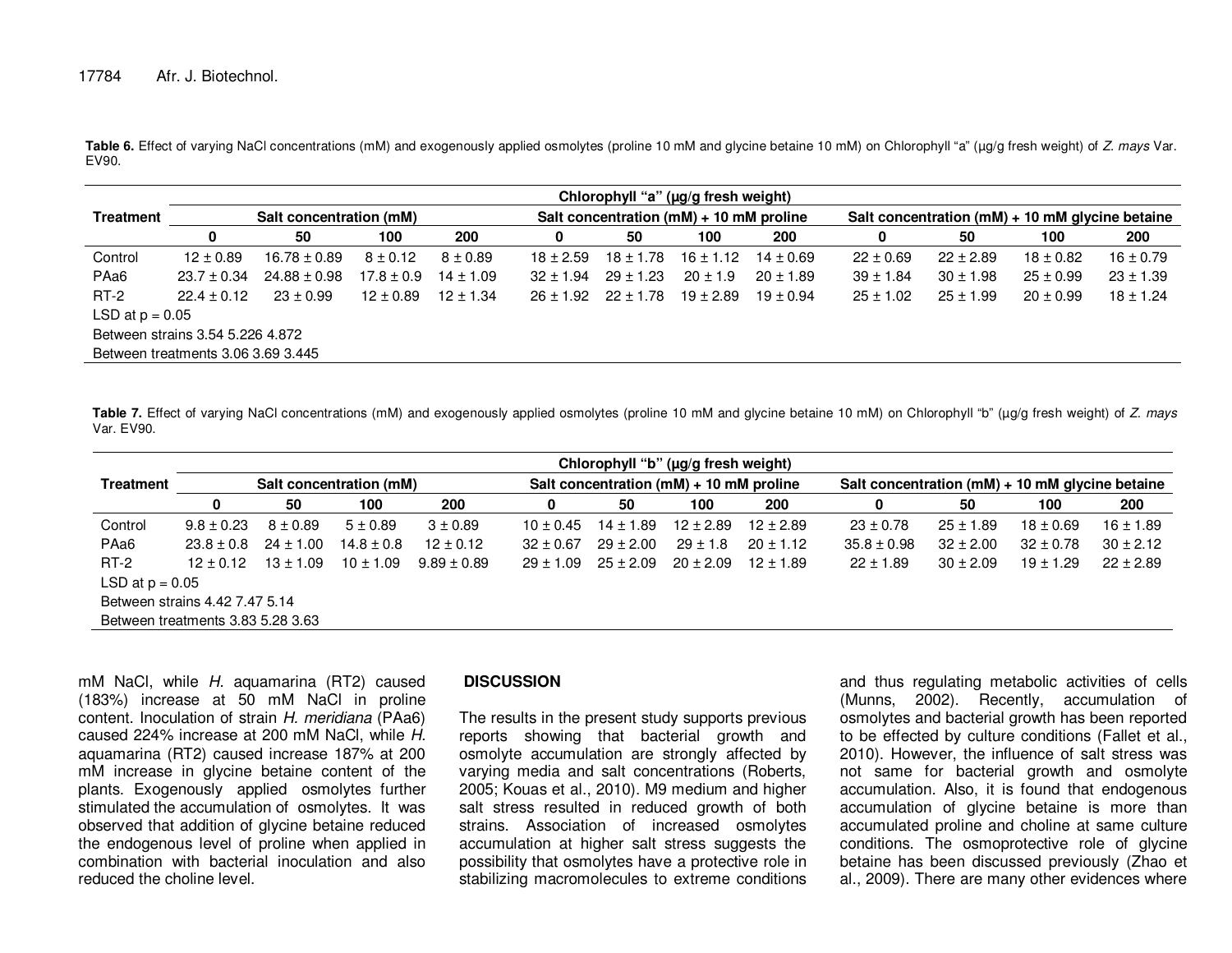**Table 8.** Effect of varying NaCl concentrations (mM) and exogenously applied osmolytes (proline 10 mM and glycine betaine 10 mM) on carotenoids (µg/g fresh weight) of Z. mays Var. EV90.

|                                  | Carotenoids (µg/g fresh weight)      |                                              |                |                |                |               |                                             |                             |                |                                                 |               |               |  |  |
|----------------------------------|--------------------------------------|----------------------------------------------|----------------|----------------|----------------|---------------|---------------------------------------------|-----------------------------|----------------|-------------------------------------------------|---------------|---------------|--|--|
| Treatment                        |                                      | Salt concentration (mM)                      |                |                |                |               | Salt concentration ( $mM$ ) + 10 mM proline |                             |                | Salt concentration (mM) + 10 mM glycine betaine |               |               |  |  |
|                                  | 0                                    | 50                                           | 100            | 200            | 0              | 50            | 100                                         | 200                         | 0              | 50                                              | 100           | 200           |  |  |
| Control                          | $2.09 + 0.8$                         | $2.1 \pm 1.23$ $3.0 \pm 1.23$                |                | $2.0 + 1.23$   | $2.09 + 0.3$   | $22 \pm 1.09$ | $12 \pm 1.03$                               | $12 \pm 1.7$                | $4.05 \pm 0.3$ | $23 \pm 3.09$                                   | $32 \pm 2.03$ | $42 \pm 1.88$ |  |  |
| PAa <sub>6</sub>                 | $5.09 + 0.3$                         | $4.0 \pm 1.23$                               | $4.0 \pm 1.23$ | $3.0 \pm 1.23$ | $12.1 + 0.3$   | $89 \pm 1.09$ | $65 \pm 1.03$                               | $42 \pm 1.67$               | $8.12 \pm 0.9$ | $112 \pm 3.09$                                  | $89 \pm 1.93$ | $65 \pm 1.87$ |  |  |
| $RT-2$                           |                                      | $2.8 \pm 0.12$ $3.1 \pm 2.23$ $2.8 \pm 2.23$ |                | $1.2 + 2.23$   | $3.85 \pm 1.7$ | $65 \pm 3.23$ |                                             | $45 \pm 2.29$ $32 \pm 2.93$ | $4.52 \pm 1.2$ | $75 \pm 3.93$                                   | $65 \pm 2.19$ | $65 \pm 2.03$ |  |  |
| LSD at $p = 0.05$                |                                      |                                              |                |                |                |               |                                             |                             |                |                                                 |               |               |  |  |
| Between strains 1.58 23.27 34.17 |                                      |                                              |                |                |                |               |                                             |                             |                |                                                 |               |               |  |  |
|                                  | Between treatments 1.374 16.45 24.16 |                                              |                |                |                |               |                                             |                             |                |                                                 |               |               |  |  |

**Table 9.** Effect of varying NaCl concentrations (mM) and exogenously applied osmolytes (proline 10 mM and glycine betaine 10 mM) on proline (µg/g fresh weight) of Z. mays Var. EV90.

|                  |                                       |                         |                             |               |                | Proline ( $\mu$ g/g fresh weight)           |               |                |                |                |                                                     |                |  |
|------------------|---------------------------------------|-------------------------|-----------------------------|---------------|----------------|---------------------------------------------|---------------|----------------|----------------|----------------|-----------------------------------------------------|----------------|--|
| Treatment        |                                       | Salt concentration (mM) |                             |               |                | Salt concentration ( $mM$ ) + 10 mM proline |               |                |                |                | Salt concentration ( $mM$ ) + 10 mM glycine betaine |                |  |
|                  | 0                                     | 50                      | 100                         | 200           | 0              | 50                                          | 100           | 200            | 0              | 50             | 100                                                 | 200            |  |
| Control          | $100 \pm 1.23$                        | $109 \pm 9.89$          | $209 \pm 7.8$ 234 $\pm$ 9.8 |               | $56 + 5.23$    | 78 ± 12.89                                  | $100 \pm 7.8$ | $123 \pm 12$   | $123 \pm 10.3$ | $234 \pm 9.89$ | $256 \pm 12.9$                                      | $312 \pm 23.8$ |  |
| PAa <sub>6</sub> | $209 + 0.98$                          | $423 \pm 12.9$          | $489 \pm 12$                | $600 \pm 9.8$ | $120 \pm 11.9$ | $189 \pm 22.9$                              | $200 \pm 5.2$ | $200 \pm 12.8$ | $289 \pm 12.8$ | $312 \pm 12.9$ | $332 \pm 19$                                        | $345 \pm 12.8$ |  |
| $RT-2$           | $189 \pm 1.23$                        | $309 \pm 12.2$          | $509 \pm 7.8$ 765 $\pm 3.8$ |               | $100 + 10.2$   | $200 \pm 32.2$                              | $189 \pm 9.8$ | $198 \pm 5.8$  | $200 \pm 18.3$ | $298 \pm 12.2$ | $300 \pm 12$                                        | $345 \pm 23.8$ |  |
|                  | LSD at $p = 0.05$                     |                         |                             |               |                |                                             |               |                |                |                |                                                     |                |  |
|                  | Between strains 176.12 62.28 126      |                         |                             |               |                |                                             |               |                |                |                |                                                     |                |  |
|                  | Between treatments 152.53 44.04 89.35 |                         |                             |               |                |                                             |               |                |                |                |                                                     |                |  |

endogenous proline and glycine betaine accumulation at higher salt concentrations have osmoprotective role coping with increasing salt concentrations (Munns, 2002; Nagata et al., 2009). It is also relevant to mention that bacterial growth require-ments are increased in the presence of salt stress so bacteria prefer LB medium for optimum growth and osmolytes accumulation unlike minimal media (Gouffi and Blanco, 2000).

 Following this microbial work, we tested the comparative effect of bacterial inoculations and exogenously applied osmolytes on the salt tolerance of maize seedlings at 50, 100 and 200 mM NaCl concentrations separately along with their simultaneous application to seedlings. Increasing salt stress inhibited all growth parameters of plants. Moreover, plant growth at higher level of salinity showed significant reduction in germination, length, weight and chlorophyll contents. However, accumulation of osmolytes was higher in the plants grown at increasing salt concentrations. In general, it is accepted that salt sensitive plants are unable to compartmentalize the salt in vacuoles (Ashraf and Harris, 2004). It reduces the amount of available water needed for

essential metabolic activities and ultimately reducing causes yellowing of leaves, photosynthetic activities and reduction in plant growth (Hussain et al., 2010). Decrease in fresh weight and increase in dry weight at high salinity is due to accumulation of inorganic ions (Na $^{\dagger}$ /K $^{\dagger}$ ions). The increased level of endogenous compatible solutes has also been reported to be involved with osmotic adjustment mechanism of plants (Ashraf and Harris, 2004).

 Bacterial inoculation improved the plant growth and elevated their endogenous osmolytes accumulation at higher salt stress. Bacterial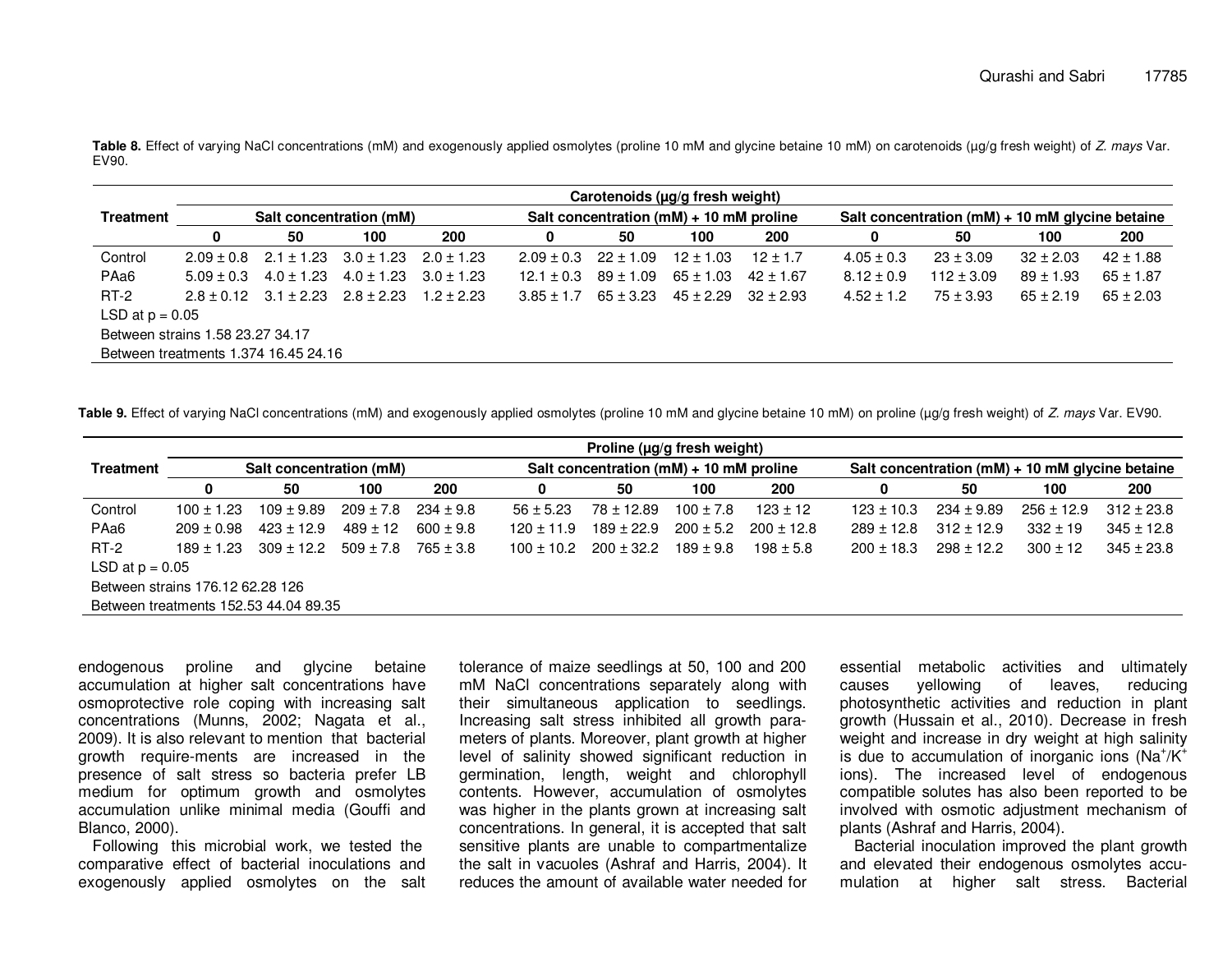Table 10. Effect of varying NaCl concentrations (mM) and exogenously applied osmolytes (proline 10 mM and glycine betaine 10 mM) on glycine betaine (µg/g fresh weight) of *Z. mays* Var. EV90.

|                               |                                     |              |                          |                |                                              | Glycine betaine (µg/g fresh weight) |               |              |                                                      |               |               |              |  |
|-------------------------------|-------------------------------------|--------------|--------------------------|----------------|----------------------------------------------|-------------------------------------|---------------|--------------|------------------------------------------------------|---------------|---------------|--------------|--|
| <b>Treatment</b>              |                                     |              | Salt concentrations (mM) |                | Salt concentrations ( $mM$ ) + 10 mM proline |                                     |               |              | Salt concentrations ( $mM$ ) + 10 mM glycine betaine |               |               |              |  |
|                               | 0                                   | 50           | 100                      | 200            | 0                                            | 50                                  | 100           | 200          | 0                                                    | 50            | 100           | 200          |  |
| Control                       | $23 \pm 9.89$                       | $45 \pm 12$  | $69 \pm 9.8$             | $89 + 9$       | $123 \pm 23.9$                               | $134 \pm 12$                        | $234 \pm 9.8$ | $298 \pm 9$  | $156 \pm 9.89$                                       | $165 \pm 12$  | $345 \pm 9.8$ | $389 \pm 9$  |  |
| PAa <sub>6</sub>              | $100 \pm 8.78$                      | $145 \pm 12$ | $156 \pm 8.8$            | $289.98 \pm 9$ | $300 \pm 12.78$                              | $378 \pm 8.8$                       | $435 \pm 12$  | $534 \pm 15$ | $245 \pm 8.78$                                       | $565 \pm 8.8$ | $600 \pm 12$  | $678 \pm 15$ |  |
| $RT-2$                        | $87 \pm 6.09$                       | $90 \pm 12$  | $209 \pm 23$             | $256 \pm 23$   | $278 \pm 12.09$                              | $367 \pm 12$                        | $423 \pm 23$  | $512 \pm 23$ | $224 \pm 6.09$                                       | $389 \pm 12$  | $509 \pm 23$  | $645 \pm 23$ |  |
| LSD at $p = 0.05$             |                                     |              |                          |                |                                              |                                     |               |              |                                                      |               |               |              |  |
| Between strains 85.9 30.02 74 |                                     |              |                          |                |                                              |                                     |               |              |                                                      |               |               |              |  |
|                               | Between treatments 74.47 21.22 52.6 |              |                          |                |                                              |                                     |               |              |                                                      |               |               |              |  |

**Table 11.** Effect of varying NaCl concentrations (mM) and exogenously applied osmolytes (proline 10 mM and glycine betaine 10 mM) on choline (µg/g fresh weight) of Z. mays Var. EV90.

|                                |                                      |                 |                         |                 |               |                | Choline (µg/g fresh weight)                 |                 |               |                |                                                        |                |
|--------------------------------|--------------------------------------|-----------------|-------------------------|-----------------|---------------|----------------|---------------------------------------------|-----------------|---------------|----------------|--------------------------------------------------------|----------------|
| <b>Treatment</b>               |                                      |                 | Salt concentration (mM) |                 |               |                | Salt concentration ( $mM$ ) + 10 mM proline |                 |               |                | Salt concentration ( $mM$ ) + 10 mM glycine<br>betaine |                |
|                                | 0                                    | 50              | 100                     | 200             |               | 50             | 100                                         | 200             | 0             | 50             | 100                                                    | 200            |
| Control                        | $13 \pm 1.8$                         | $23 \pm 16.23$  | $33 \pm 12.3$           | $32 \pm 1.73$   | $56 \pm 6.8$  | $100 \pm 9.23$ | $100 \pm 9.23$                              | $67 \pm 9.23$   | $65 \pm 1.8$  | $76 \pm 9.23$  | $100 \pm 19.23$                                        | $78 \pm 9.23$  |
| PAa <sub>6</sub>               | $57 \pm 0.3$                         | $123 \pm 12.23$ | $167 \pm 23$            | $209 \pm 10.93$ | $73 \pm 8.3$  | $89 \pm 9.23$  | $100 \pm 9.23$                              | $109 \pm 12.23$ | $87 + 5.93$   | $96 \pm 10.23$ | $100 \pm 10.23$                                        | $112 \pm 8.23$ |
| $RT-2$                         | $39 \pm 0.12$                        | $132 \pm 22.23$ | $123 \pm 3.23$          | $145 \pm 12.3$  | $56 \pm 9.12$ | $67 \pm 9.03$  | $100 \pm 8.23$                              | $98 \pm 8.23$   | $65 \pm 8.12$ | $89 \pm 20.23$ | $100 \pm 8.23$                                         | $100 \pm 8.23$ |
| LSD at $p = 0.05$              |                                      |                 |                         |                 |               |                |                                             |                 |               |                |                                                        |                |
| Between strains 3.10 31.186 22 |                                      |                 |                         |                 |               |                |                                             |                 |               |                |                                                        |                |
|                                | Between treatments 2.68 22.052 15.95 |                 |                         |                 |               |                |                                             |                 |               |                |                                                        |                |

inoculations helped the plants to survive under salt stress due to better osmotic adjustment of plants (Nemati et al., 2011). The results obtained in the present study are also in agreement by many other previous and recent reports (Al-Sobhi, 2006; Jaleel et al, 2008; Chookhampaeng, 2011). Similar results were noted with fresh and dry weight where bacterial inoculations enhanced the biomass production that in turn increased the weight of plant (Rajkumar et al, 2009). Previous studies were also in agreement with the fact that increasing salt stress causes accumulation of proline and glycine betaine in germinating seeds (Gul and Khan, 2008; Nawaz and Ashraf, 2010).

We also evaluated the effect of exogenous osmolytes on the growth of plants. However, simultaneous application of exogenous osmolytes and bacterial inoculation significantly improved the plant growth parameters. Application of exogenously applied glycine betaine (10 mM) was more effective than proline in alleviating salt stress for plant growth. There are also a number

of other studies reporting proline and glycine betaine to increase the tolerance level of plants at high levels of salinity acting as an osmoregulator in the cytoplasm or as an osmoprotectant of proteins (Gul and khan, 2008). The exogenous application of choline chloride (Table 11) had nonsignificant effects as compared to proline and glycine betaine treated plants. It may also be speculated from our results that improved plant growth and photosynthetic activity is favoured by inoculation. Endogenous glycine betaine and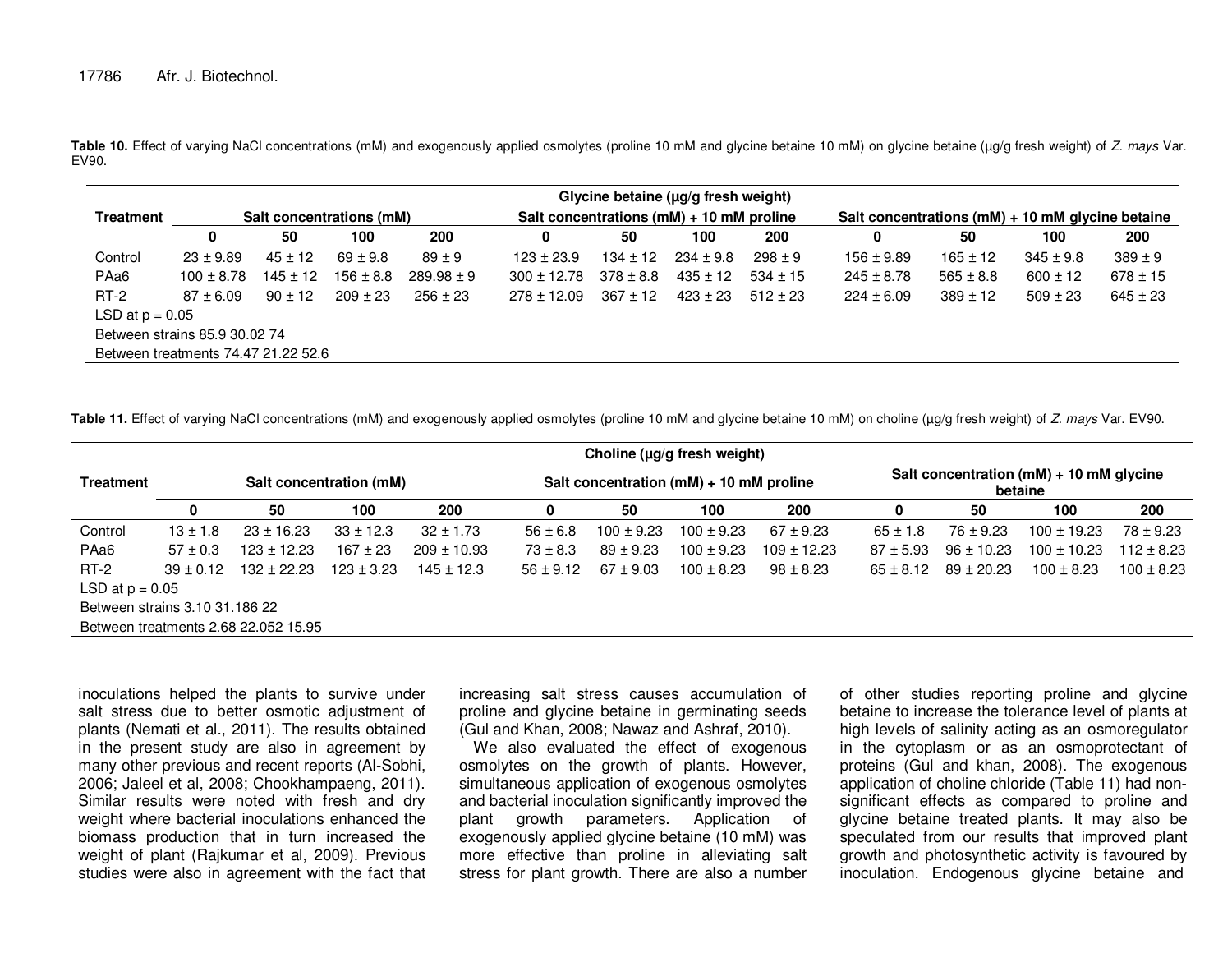proline, either taken from the soil, or up regulated by bacteria is one of the additional factors that may have contributed to a higher germination and other growth parameter under saline conditions. It is noteworthy that endogenous level of proline was higher in control seedlings treated with glycine betaine in the soil compared with those control seedlings treated with proline (Table 9).

Although, accumulation of glycine betaine as an osmoprotectant has been variously described, but under salt stress plants also accumulate proline as an osmoprotectant to overcome soil salinity. Plants treated with exogenous proline showed reduced level of accumulation of proline.

Previous studies are also in line with this finding, where proline overproduction in bacteria and plants has been found to reduce the level of proline accumulation due to feedback inhibition (Chen et al., 2007).

It is evident from the aforementioned results that plants accumulate osmolytes to cope with NaCl stress to a variable extent. This variable accumulation is not enough to maintain their osmotic potential under salt stress. From the results, it is also clear that endogenous level of osmolytes or both proline and glycine betaine were increased in plants treated with exogenously applied glycine betaine and proline. Accumulation of endogenous glycine betaine was more than accumulated proline. The increased accumulation of glycine betaine at higher salt stress indicates salt tolerance status of plants (Nawaz and Ashraf, 2010). It may be speculated that bacterial inoculation to plants might be involved in causing upregulation of osmolyte biosynthesis that tends to keep osmolytes level higher in plant cells. It was also observed that the higher the endogenous osmolytes accumulation, the lesser the inhibitory effects of salt on the growth parameters of plants, and as a result, seeds germinate as if they were at the lower levels of the NaCl (Ashraf and Harris, 2004)..

In view of the discussion, it is evident that osmolytes accumulation in bacteria and plants helps to alleviate salt stress. Accumulation of osmolytes to alleviate salinity in agricultural crops can be increased by exogenous osmolytes like proline and glycine betaine. However, increased demand of these osmolytes in future will not be economical for sustainable agriculture. Inoculated plants also have high capacity for osmolyte accumulation. Both strains H. meridiana (PAa6) and H. aquamarina (RT2) strains can accumulate osmolytes and exert stimulatory effects on the plant growth. Thus, these strains can be effective and suitable candidate for plant growth improvement, hence becoming an alternate economical approach for increasing crop productivity.

## **ACKNOWLEDEGMENT**

The research work was financially supported by Higher Education Commission of Pakistan.

#### **REFERENCES**

- Afrasayab S, Faisal M, Hasnain S (2010). Comparative study of wild and transformed salt tolerant bacterial strains on Triticum aestivum growth under salt stress. Braz. J. Microbiol. 41: 946-955.
- Afrasayab S, Hasnain S (2000a). Synergistic growth stimulatory effects of mixed culture bacterial inoculations on the early growth of Triticum aestivum under NaCl stress. Pak. J. Biol. Sci. 16: 1016-1023.
- Afrasayab S, Hasnain S (2000b). Early growth responses of Triticum aestivum Var Inqlab 91 under salt stress after inoculation with mixed culture rhizoplane and phylloplane salt tolerant bacteria. Sci. Int. 12: 79-86.
- Ahmed A, Hasnain S (2010). Auxin-producing Bacillus sp.: Auxin quantification and effect on the growth of Solanum tuberosum. Pure Appl. Chem. 82(1): 313–319.
- Al-Sobhi OA, Al-Zahrani HS, Al-Ahmadi ?? (Indicate Initials) (2006). Effect of Salinity on Chlorophyll & Carbohydrate Contents of Calotropis procera Seedlings, Sci. J. King Faisal Univ. Basic Appl. Sci. 7: 105–114.
- Ashraf M, Harris PJC (2004). Potential biochemical indicators of salinity tolerance in plants. Plant Sci. 166: 3-16.
- Canovas D, Vargas C, Csonka LN, Ventosa A, Nieto JJ (1998). Synthesis of glycine betaine from exogenous choline in the moderately halophilic bacterium Halomonas elongata. Appl. Environ. Microbiol. 64: 4095-4097.
- Chen M, Wei H, Cao J, Liu R, Wang Y, Zheng C (2007). Expression of Bacillus subtilis proBA genes and reduction of feedback inhibition of proline synthesis increases proline production and confers osmotolerance in transgenic Arabidopsis. J. Biochem. Mol. Biol. 40(3): 396-403.
- Chookhampaeng S (2011). The effect of salt stress on growth, chlorophyll content proline content and antioxidative enzymes of pepper (Capsicum annuum l.) seed. J Sci. Res. 49(1): 103-109.
- Fallet C, Rohe P, Franco-Lara E (2010). Process optimization of the integrated synthesis and secretion of ectoine and hydroxyectoine under hyper/hypo-osmotic stress. Biotechnol. Bioeng. 107: 124–133.
- Gerhardt GG, Murray RGE, Wood WA, Kreig NR (1994). Methods for general and molecular bacteriology, American Society for Microbiology, 1325. Massachusetts Ave., N. W. Washington, D.C. 2005.
- Gouffi K, Blanco C (2000). Is the accumulation of osmoprotectant the unique mechanism involved in bacterial osmoprotection? Int. J. Food Microbiol. 55: 171-174.
- Grieve CM, Grattan SR (1983). Rapid assay for determination of water soluble quaternary ammonium compounds. Plant and Soil, 70: 303- 307.
- Gul B, khan MA (2008). Effect of compatible osmotica and plant growth regulators in alleviating salinity stress on the seed germination of Allenrolfea occidentalis. Pak. J. Bot. 40(5): 1957-1964.
- Hirsch AM (2010). How rhizobia survive in the absence of a legume host, a stressful world indeed, in: Seckbach J, Grube M (Eds.), Symbiosis and Stress: Joint Ventures in Biology, Cellular Origin, Life in Extreme Habitats Astrobiol. 17(4): 375-391.
- Hussain K, Nisar MF, Majeed A, Nawaz K, Bhatti KH, Afghan S, Shahazad A, Zia-ul-Hussnian S (2010). What molecular mechanism is adapted by plants during salt stress tolerance? Afr. J. Biotechnol. 9(4): 416-422.
- Jadhav GG, Salunkhe DS, Nerkar DP, Bhadekar R K (2010). Isolation and characterization of salt-tolerant nitrogen-fixing microorganisms from food. J. Eur. Asia. Biol. Sci. 4: 33-40.
- Jaleel CA, Sankar B, Sriaharan R, Panneerselvam R (2008). Soil salinity alters growth, chlorophyll content, and secondary metabolite accumulation in Catharanthus roseus, Turk. J. Biol. 32: 79-83.
- Kahn M, Kolter R, Thomas C, Figurski D, Meyer R, Ramant E, Helinski DR (1979). Plasmid cloning vehicles derived from plasmid colE1, R6K & RH4, In: Methods in Enzymology, (Wu R, Ed.,) Academic Press, New york. 86: 268-280.
- Karlidag H, Esitken A, Yildirim EMF, Donmez Turan M (2011). Effects of plant growth promoting bacteria on yield, growth, leaf water content, membrane permeability, and ionic composition of strawberry under saline conditions. J. Plant Nutr. 34: 34–45.
- Kouas S, Slatni T, Salah IB, Abdelly C (2010). Eco-physiological